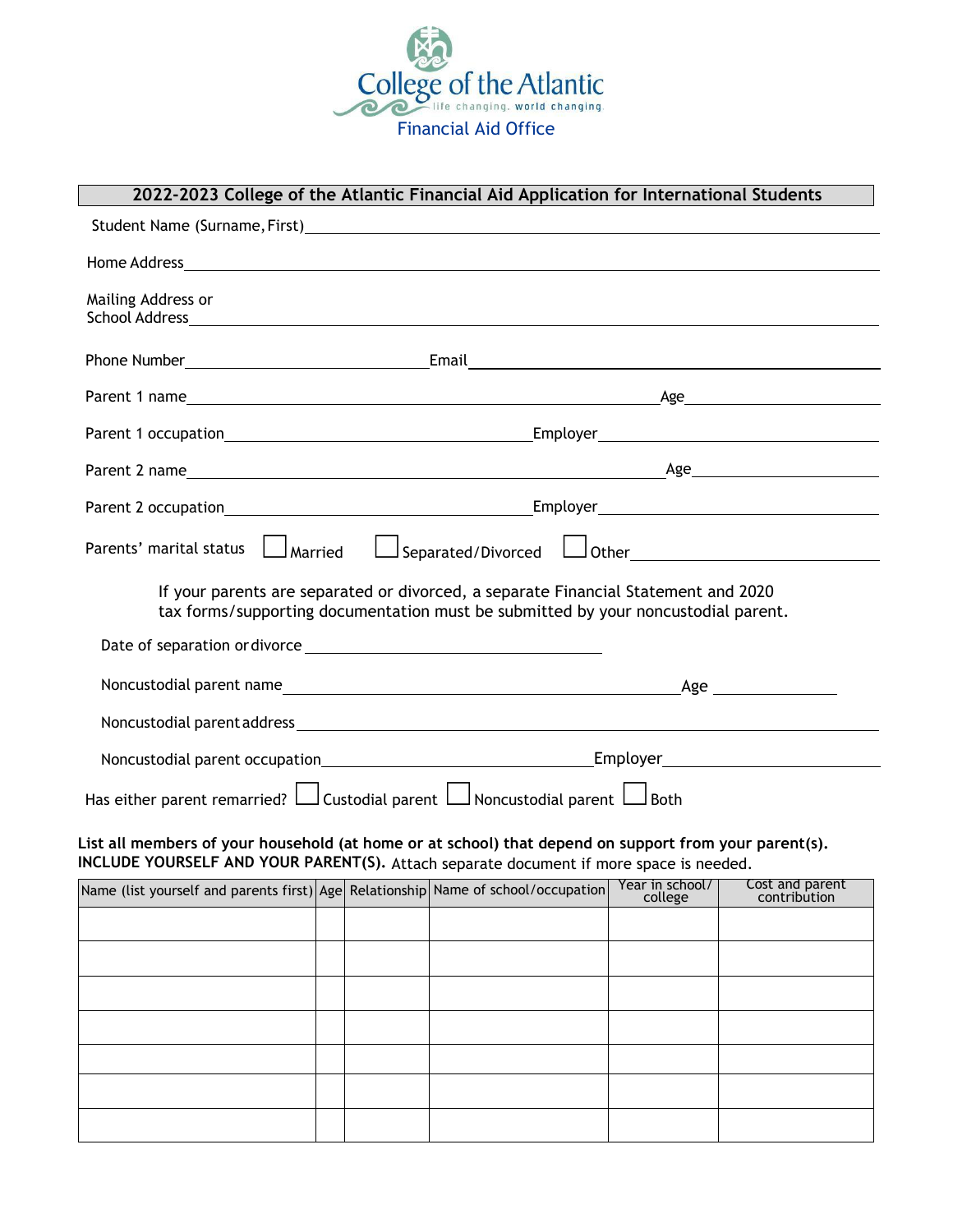| Student Name (Surname, First) |  |  |
|-------------------------------|--|--|
|-------------------------------|--|--|

Please list family's total annual income in US Dollars \$ Exchange rate = 1 USD

| Earnings Information    | Actual 2020 Income | Actual 2021 Income | <b>Estimated 2022</b><br>Income |
|-------------------------|--------------------|--------------------|---------------------------------|
| Parent 1 gross earnings |                    |                    |                                 |
| Parent 2 gross earnings |                    |                    |                                 |
| Other income**          |                    |                    |                                 |
| Other income**          |                    |                    |                                 |
| Other income**          |                    |                    |                                 |

\*\*Please include interest and dividend income, business income, real estate income, pension and retirement income, as well as any other forms of 'other income'.

Documentation MUST be attached to verify the financial information requested above. If a national tax return is filed you must submit it in full. Please check type of documentation you have attached:

 $\Box$  Tax forms  $\Box$  Statement from employer  $\Box$  Other

Is either parent self-employed or does any family member hold an interest in any business/farm?  $\vert$  Yes

If yes, additional information may be required.

Name of business/farm

Parents' position(s) 8 and 8 and 8 and 9 and 9 and 9 and 9 and 9 and 9 and 9 and 9 and 9 and 9 and 9 and 9 and 9 and 9 and 9 and 9 and 9 and 9 and 9 and 9 and 9 and 9 and 9 and 9 and 9 and 9 and 9 and 9 and 9 and 9 and 9 a

Please list your parents' total assets below, in US Dollars

| Parent Asset Information                                           | <b>Present Value</b> | Amount Owed |
|--------------------------------------------------------------------|----------------------|-------------|
| Family home                                                        |                      |             |
| Year purchased<br>Purchase price US\$                              |                      |             |
| Land and buildings (other than home)                               |                      |             |
| Year purchased<br>Purchase price US\$                              |                      |             |
| Cash/savings                                                       |                      |             |
| Investments (stocks, bonds, etc.)                                  |                      |             |
| <b>Business or farm</b>                                            |                      |             |
| Debts owed to the family                                           |                      |             |
| Please explain                                                     |                      |             |
| Trusts (please provide details, including accessibility, on page 3 | S                    |             |
| Funds set aside for retirement                                     |                      |             |
| Other                                                              |                      |             |

How much money does your family owe to other people? \$

Reason for debt

|  |  | Does your family hold assets in another country? $\Box$ Yes |  |
|--|--|-------------------------------------------------------------|--|
|  |  |                                                             |  |

If yes, please provide details.